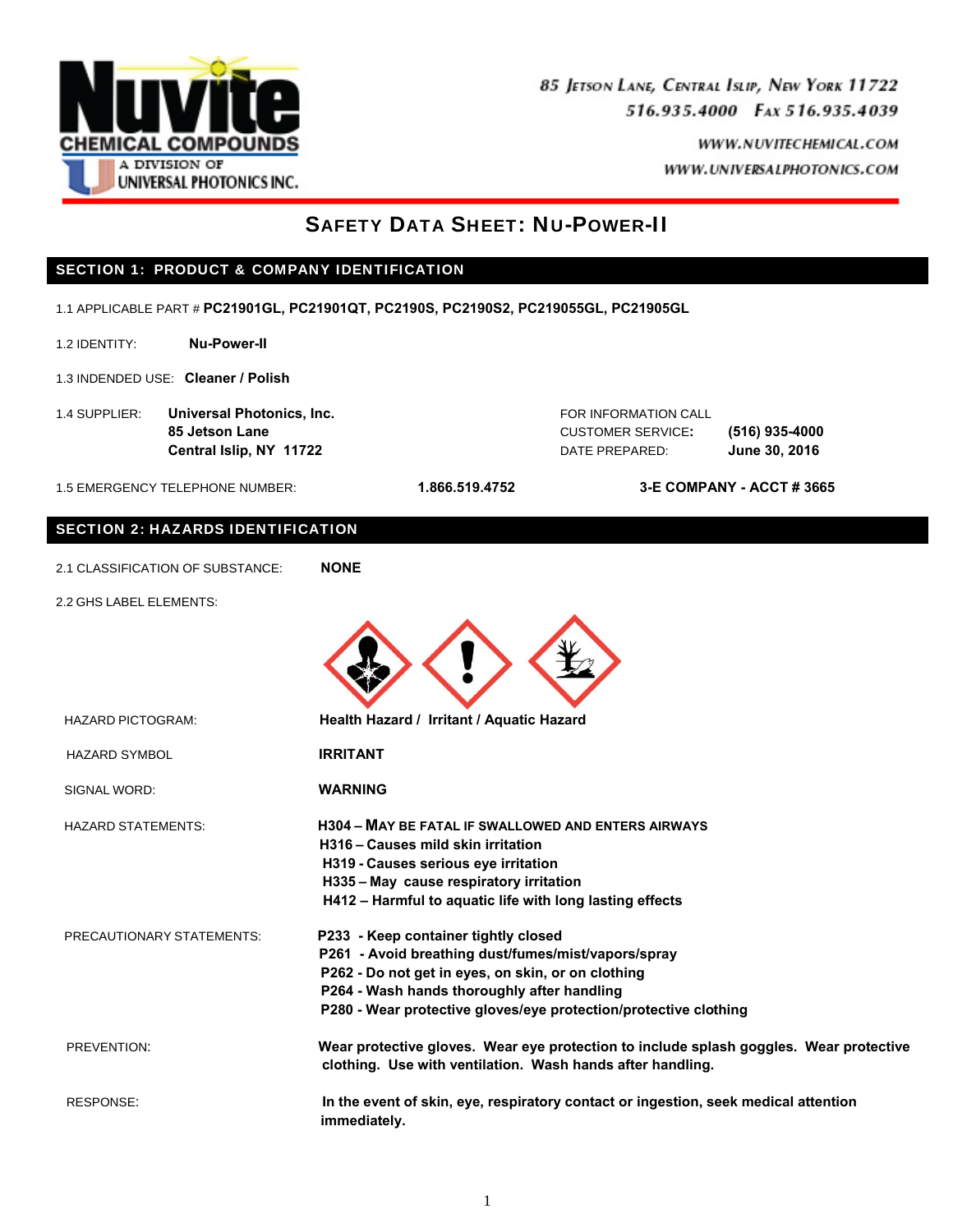

## SAFETY DATA SHEET: NU-POWER-II

| STORAGE:                              | Keep container tightly closed when not in use. Do not return spent material back<br>to original container. |
|---------------------------------------|------------------------------------------------------------------------------------------------------------|
| DISPOSAL:                             | Dispose of waste in accordance with all regulatory agencies.                                               |
| 2.3 HAZARDS NOT OTHERWISE CLASSIFIED: | None known                                                                                                 |
| 2.4 UNKNOWN ACUTE TOXICITY:           | None known                                                                                                 |

### SECTION 3: COMPOSITION INFORMATION

| <b>COMPONENTS</b>                     | CAS#       | <b>CLASSIFICATION</b>                                                                                     | WEIGHT % |
|---------------------------------------|------------|-----------------------------------------------------------------------------------------------------------|----------|
| <b>Stoddard Petroleum Distillates</b> | 8052-41-3  | <b>ASPIRATION TOXICITY, 1: H304,</b><br><b>EYE IRRITATION, 1: H319</b><br><b>AQUATIC CHRONIC, 3: H412</b> | 38       |
| <b>Amorphous Silica</b>               | 61790-53-2 | <b>EYE IRRITATION, 2: H319</b><br><b>RESPIRATORY IRRITATION, STOT</b><br><b>SE3: H335</b>                 | 10       |
| Trade Secret Information *            | N/A        | N/A                                                                                                       | 52       |

NOTE: **\*Non-Regulated components are proprietary, confidential, and trade secret**.

### SECTION 4: FIRST AID MEASURES

4.1 DESCRIPTION OF FIRST AID MEASURES:

| SKIN:                                                   | Remove soiled clothing and flush with soap and water.                                                                                                                          |
|---------------------------------------------------------|--------------------------------------------------------------------------------------------------------------------------------------------------------------------------------|
| EYES:                                                   | Flush with water for 20 minutes and immediately seek medical attention.                                                                                                        |
| <b>INHALATION:</b>                                      | Administer fresh air or oxygen.                                                                                                                                                |
| INGESTION:                                              | DO NOT induce vomiting. Immediately seek medical attention urgently. If vomiting does occur,<br>keep head low so that vomit does not enter the lungs. Maintain an open airway. |
| 4.2 MOST IMPORTANT SYMPTOMS / EFFECTS, ACUTE & DELAYED: |                                                                                                                                                                                |
| <b>SKIN CONTACT:</b>                                    | May cause dryness, irritation & defatting.                                                                                                                                     |
| EYE CONTACT:                                            | Will cause moderate irritation upon direct contact.                                                                                                                            |
| <b>INHALATION:</b>                                      | Breathing high concentrations may irritate nose and throat.                                                                                                                    |
| INGESTION:                                              | Will cause serious gastric disturbances.                                                                                                                                       |
| ENVIRONMENT:                                            | None known.                                                                                                                                                                    |
| CHRONIC:                                                | None known                                                                                                                                                                     |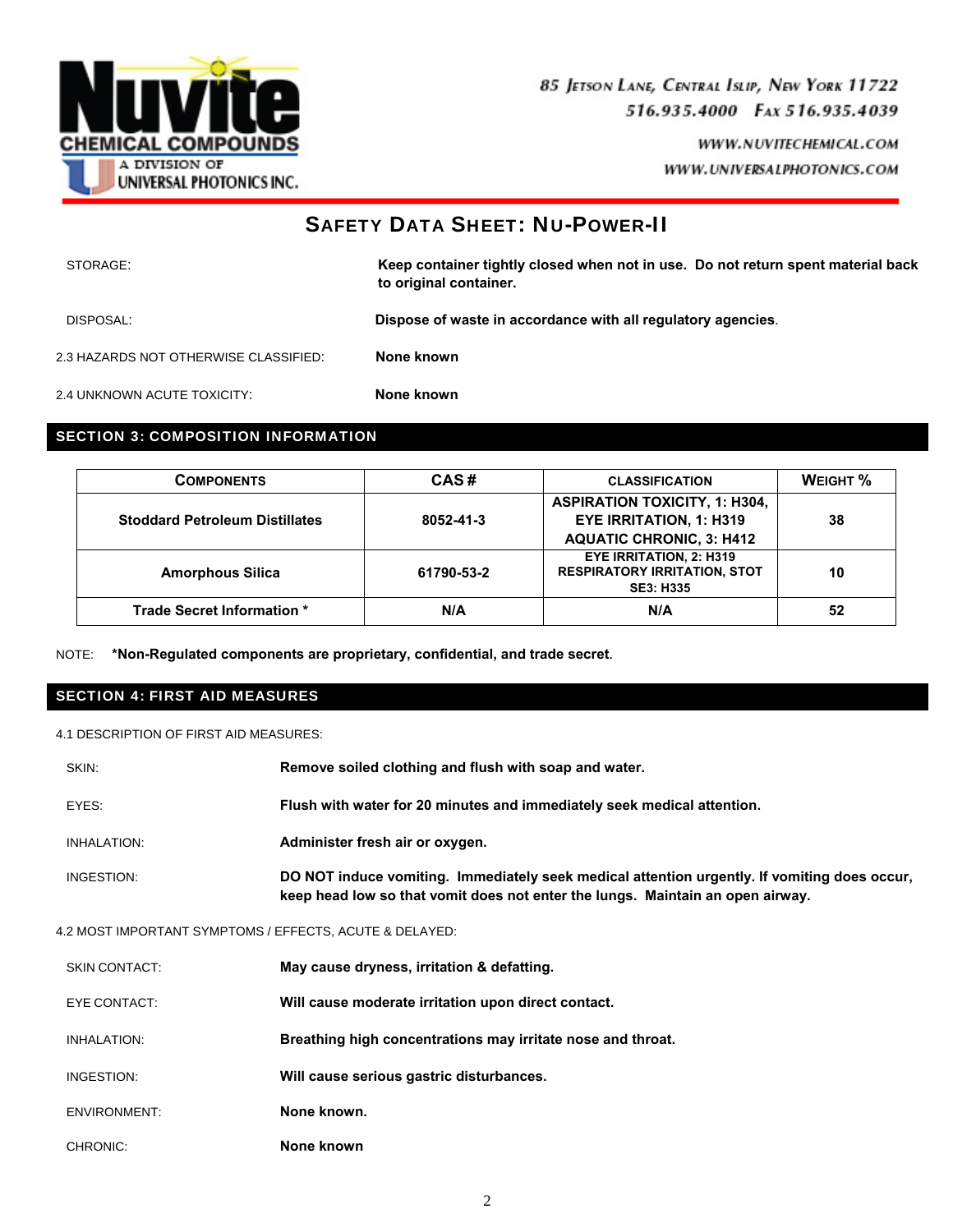

# SAFETY DATA SHEET: NU-POWER-II

4.3 INDICATION OF ANY IMMEDIATE MEDICAL ATTENTION AND SPECIAL TREATMENT NEEDED, IF NECESSARY:

**Immediately contact physician for further medical advice**.

### SECTION 5: FIRE FIGHTING MEASURES

5.1 EXTINGUISHING MEDIA:

SUITABLE EXTINGUISHING MEDIA: **Water spray, foam, dry chemical, CO2** 

UNSUITABLE EXTINGUISHING MEDIA: **None Known** 

5.2 SPECIFIC HAZARDS ARISING FROM THE MIXTURE:

| FIRE HAZARD:                      | <b>None</b>                                                 |
|-----------------------------------|-------------------------------------------------------------|
| EXPLOSION HAZARD:                 | <b>None</b>                                                 |
| REACTIVITY:                       | <b>None</b>                                                 |
| <b>EXPOSURE HAZARDS:</b>          | Oxides of carbon.                                           |
| UNUSUAL FIRE/EXPLOSION HAZARD:    | <b>None</b>                                                 |
| 5.3 SPECIAL PROTECTIVE EQUIPMENT: | Wear full protective safety equipment as standard practice. |

## SECTION 6: ACCIDENTAL RELEASE MEASURES

6.1 PERSONAL PRECAUTIONS, PROTECTIVE EQUIPMENT AND EMERGENCY PROCEDURES:

| NON-EMERGENCY PERSONNEL:                                | Wear appropriate personal protection equipment (PPE). Avoid contact with skin & eyes.<br>Do not walk through spilled material. Provide adequate ventilation. Wear<br>appropriate respirator when ventilation is inadequate. |  |
|---------------------------------------------------------|-----------------------------------------------------------------------------------------------------------------------------------------------------------------------------------------------------------------------------|--|
| EMERGENCY RESPONDERS:                                   | Take note of any special instructions in Section 8.                                                                                                                                                                         |  |
| 6.2 ENVIRONMENTAL PRECAUTIONS:                          | Do not introduce material directly into natural waterways such as rivers, lakes,<br>streams, etc. or drains & sewers.                                                                                                       |  |
| 6.3 METHODS AND MATERIALS FOR CONTAINMENT AND CLEAN-UP: |                                                                                                                                                                                                                             |  |

| SMALL SPILL: | Stop leak if safe to do so. Use inert absorbent material and dispose in proper chemical<br>waste container or to approved waste treatment areas.                                                                                                                                                            |
|--------------|-------------------------------------------------------------------------------------------------------------------------------------------------------------------------------------------------------------------------------------------------------------------------------------------------------------|
| LARGE SPILL: | Stop leak if safe to do so, Approach release from upwind. Prevent entry into sewers or<br>natural waterways. Contain and collect with inert absorbent material and place in<br>container for disposal according to local regulations (See Section 13). Dispose via a<br>licensed waste disposal contractor. |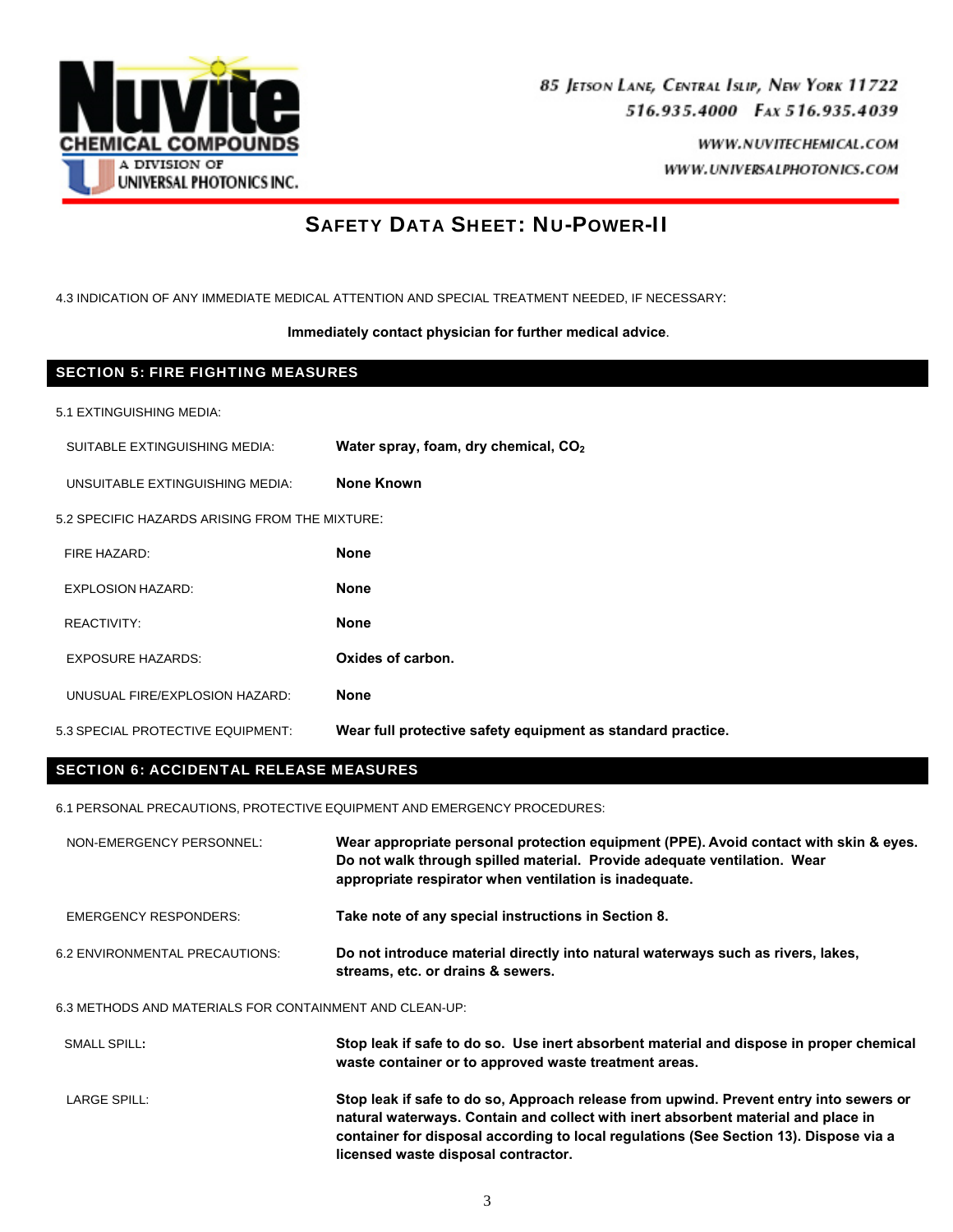

> WWW.NUVITECHEMICAL.COM WWW.UNIVERSALPHOTONICS.COM

## SAFETY DATA SHEET: NU-POWER-II

6.4 REFERENCE TO OTHER SECTIONS: **See Section 8, Exposure Controls & Personal Protection**  SECTION 7: HANDLING & STORAGE 7.1 PRECAUTIONS FOR SAFE HANDLING: **Use recognized standard safety practices. Handle with care to avoid contact.**  7.2 CONDITIONS FOR SAFE STORAGE: **When not in use, keep closure on container closed. Store indoors. Keep away from heat and freezing conditions.** 

### SECTION 8: EXPOSURE CONTROLS & PERSONAL PROTECTION

#### 8.1 CONTROL PARAMETERS:

OCCUPATIONAL EXPOSURE LIMITS:

| <b>COMPONENTS</b>            | CAS#       | TLV (UNITS)                       |
|------------------------------|------------|-----------------------------------|
| <b>Petroleum Distillates</b> | 8052-41-3  | 500 ppm (OSHA)<br>200 ppm (ACGIH) |
| <b>Amorphous Silica</b>      | 61790-53-2 | 80 Mg/M3 (OSHA)                   |

#### 8.2 EXPOSURE CONTROLS:

| <b>CONTROL PARAMETERS:</b>    | General ventilation to control worker exposure to airborne contaminants. Ensure that<br>emergency eyewash stations are in the immediate vicinity of any potential exposure.                                         |
|-------------------------------|---------------------------------------------------------------------------------------------------------------------------------------------------------------------------------------------------------------------|
| <b>ENGINEERING CONTROLS:</b>  | If user operations generate dust, fumes, vapor or mist, use process enclosures, local<br>exhaust or other engineering controls to keep worker exposure below any<br>recommended or statutory limits.                |
| PERSONAL PROTECTIVE CONTROLS: |                                                                                                                                                                                                                     |
| <b>HYGENE MEASURES:</b>       | Wash hands, forearms and face thoroughly after handling product. Remove<br>contaminated clothing and wash before reusing. Ensure that eyewash stations and<br>safety showers are close to the workstation location. |
| <b>SKIN PROTECTION:</b>       | Chemical resistant, impervious gloves are recommended if exposure is prolonged -<br>Neoprene type. Personal protective clothing for the body should be selected based<br>upon the task being performed.             |
| FYFS:                         | Avoid eye contact. Protective safety eyewear goggles are recommended if to avoid<br>exposure to liquid splashes, mists, and dusts or when working on overhead structures<br>if direct contact is evident.           |
| <b>RESPIRATORY:</b>           | Should vapors exceed PEL, wear NIOSH approved dust & organic vapor respirator.                                                                                                                                      |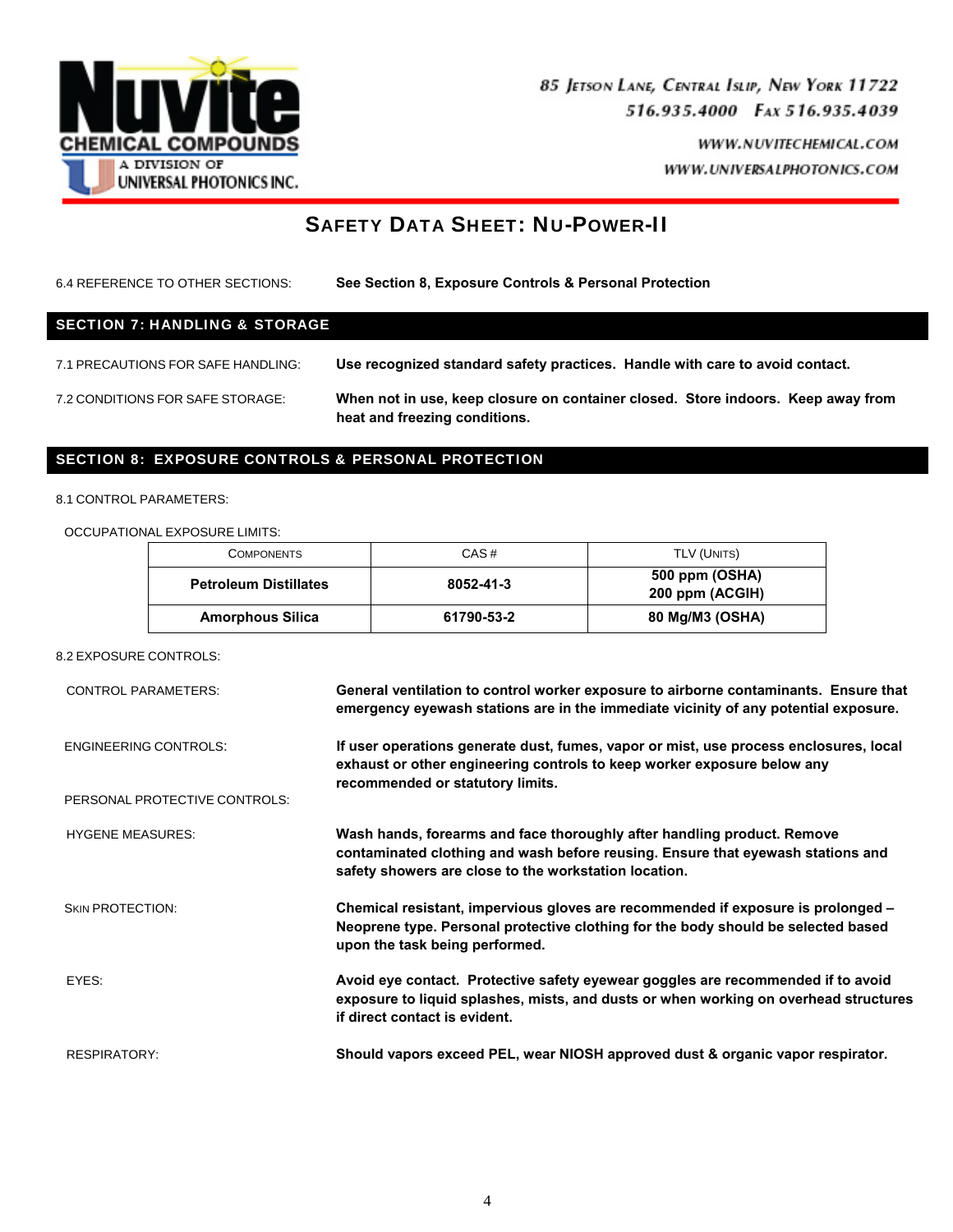

> WWW.NUVITECHEMICAL.COM WWW.UNIVERSALPHOTONICS.COM

## SAFETY DATA SHEET: NU-POWER-II

8.3 PERSONAL PROTECTIVE EQUIPMENT (PPE):



## SECTION 9: PHYSICAL AND CHEMICAL PROPERTIES

| PHYSICAL STATE                  | Viscous liquid / Cream          |
|---------------------------------|---------------------------------|
| COLOR                           | Tan                             |
| ODOR:                           | Solvent odor - medium           |
| <b>ODOR THRESHOLD</b>           | Not determined                  |
| <b>PH</b>                       | $11.1 - 11.8$                   |
| SOLUBILITY:                     | Dispersible in water            |
| <b>FLASH POINT:</b>             | 142 °F                          |
| LOWER FLAMMABLE LIMIT           | <b>None</b>                     |
| UPPER FLAMMABLE LIMIT           | <b>None</b>                     |
| <b>AUTOIGNITION TEMPERATURE</b> | Not applicable                  |
| DECOMPOSITION TEMPERATURE       | Not applicable                  |
| FLAMMABILITY:                   | Not applicable                  |
| <b>SPECIFIC GRAVITY:</b>        | $0.95$ at $25^{\circ}$ C        |
| <b>BOILING POINT (°F):</b>      | 212 °F                          |
| <b>VAPOR PRESSURE:</b>          | 18 at 20°C                      |
| <b>VAPOR DENSITY:</b>           | Greater than 1 (Air = 1)        |
| MELTING POINT (°F):             | Not applicable                  |
| <b>FREEZING POINT</b>           | Not applicable                  |
| <b>EVAPORATION RATE:</b>        | Less than 1 (Butyl Acetate = 1) |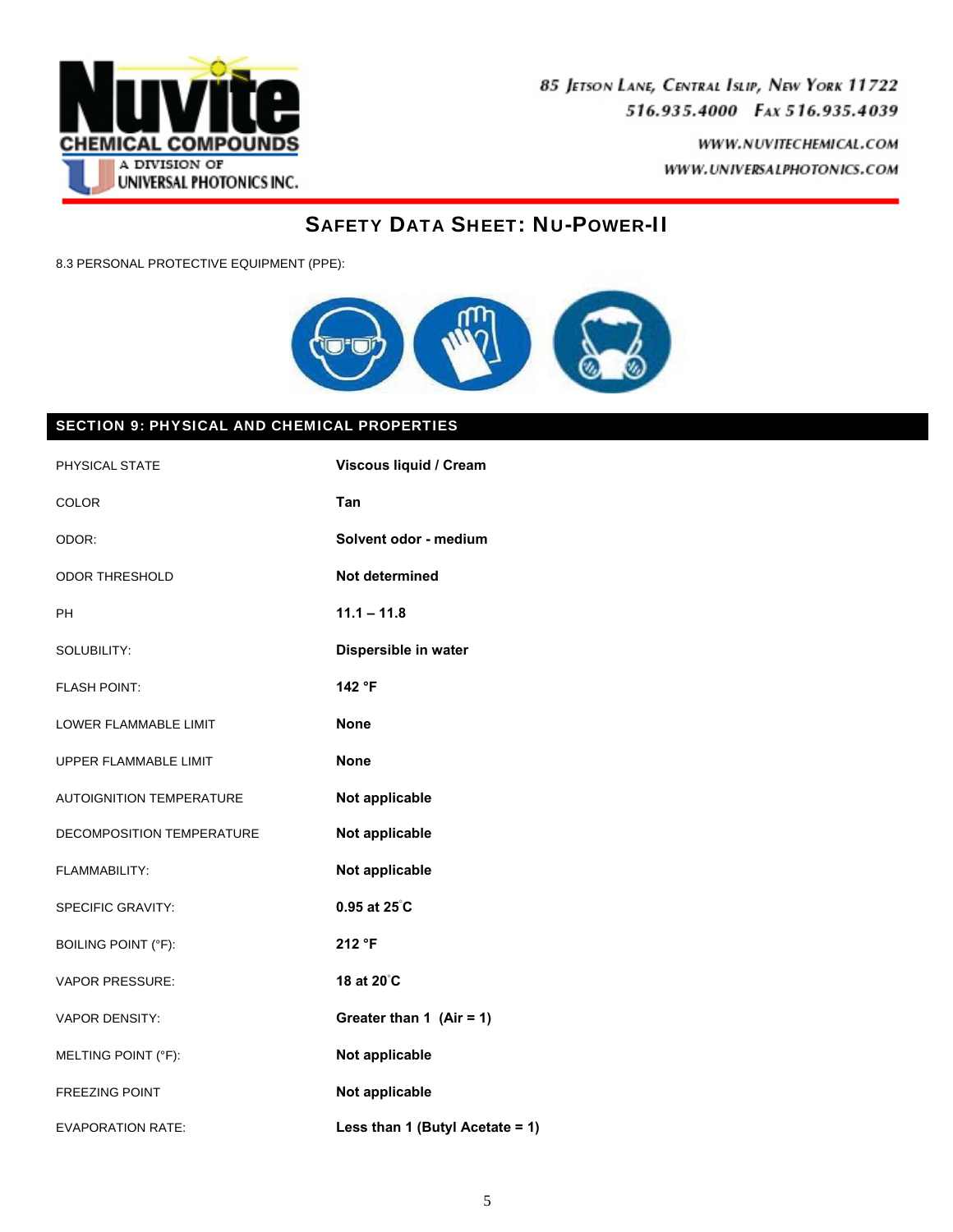

| <b>SAFETY DATA SHEET: NU-POWER-II</b>                                                    |                                                                      |                                                                |
|------------------------------------------------------------------------------------------|----------------------------------------------------------------------|----------------------------------------------------------------|
| VISCOSITY:                                                                               |                                                                      | Not determined                                                 |
| PARTITION COEFFICIENT<br>N-OCTANOL / WATER:                                              | <b>Not Determined</b>                                                |                                                                |
| <b>SECTION 10: STABILITY &amp; REACTIVITY</b>                                            |                                                                      |                                                                |
| 10.1 REACTIVITY:                                                                         |                                                                      | <b>None</b>                                                    |
| 10.2 CHEMICAL STABILITY:                                                                 |                                                                      | <b>Stable</b>                                                  |
| 10.3 HAZARDOUS REACTIONS:                                                                |                                                                      | <b>None</b>                                                    |
| HAZARDOUS POLYMERIZATION:                                                                |                                                                      | <b>None</b>                                                    |
| 10.4 CONDITIONS TO AVOID:                                                                |                                                                      | <b>None</b>                                                    |
| 10.5 INCOMPATIBLE MATERIALS:                                                             |                                                                      | Strong acid, alkali, oxidizing agents                          |
| <b>Oxides of carbon</b><br>10.6 HAZARDOUS DECOMPOSITION OF PRODUCTS:                     |                                                                      |                                                                |
| <b>SECTION 11: TOXICOLOGICAL INFORMATION</b>                                             |                                                                      |                                                                |
| Primary route of entry is through skin with secondary route through inhalation.<br>NOTE: |                                                                      |                                                                |
| 11.1 INFORMATION ON TOXICOLOGICAL EFFECTS:                                               |                                                                      |                                                                |
| <b>ACUTE TOXICITY:</b>                                                                   | Not classified.                                                      |                                                                |
| LD50:                                                                                    |                                                                      |                                                                |
| Not established<br>SKIN:                                                                 |                                                                      |                                                                |
| Not established<br><b>INHALATION:</b>                                                    |                                                                      |                                                                |
| INGESTION:<br>Not established                                                            |                                                                      |                                                                |
| 11.2 POTENTIAL ACUTE HEALTH EFFECTS:                                                     |                                                                      |                                                                |
| SKIN:                                                                                    | Possible irritation and drying during prolonged contact              |                                                                |
| EYES:                                                                                    | Will cause moderate irritation and cornea damage upon direct contact |                                                                |
| <b>RESPIRATORY:</b>                                                                      |                                                                      | Will irritate nose & throat when breathing high concentrations |
| INGESTION:                                                                               |                                                                      | Will cause serious gastric disturbances                        |
|                                                                                          |                                                                      |                                                                |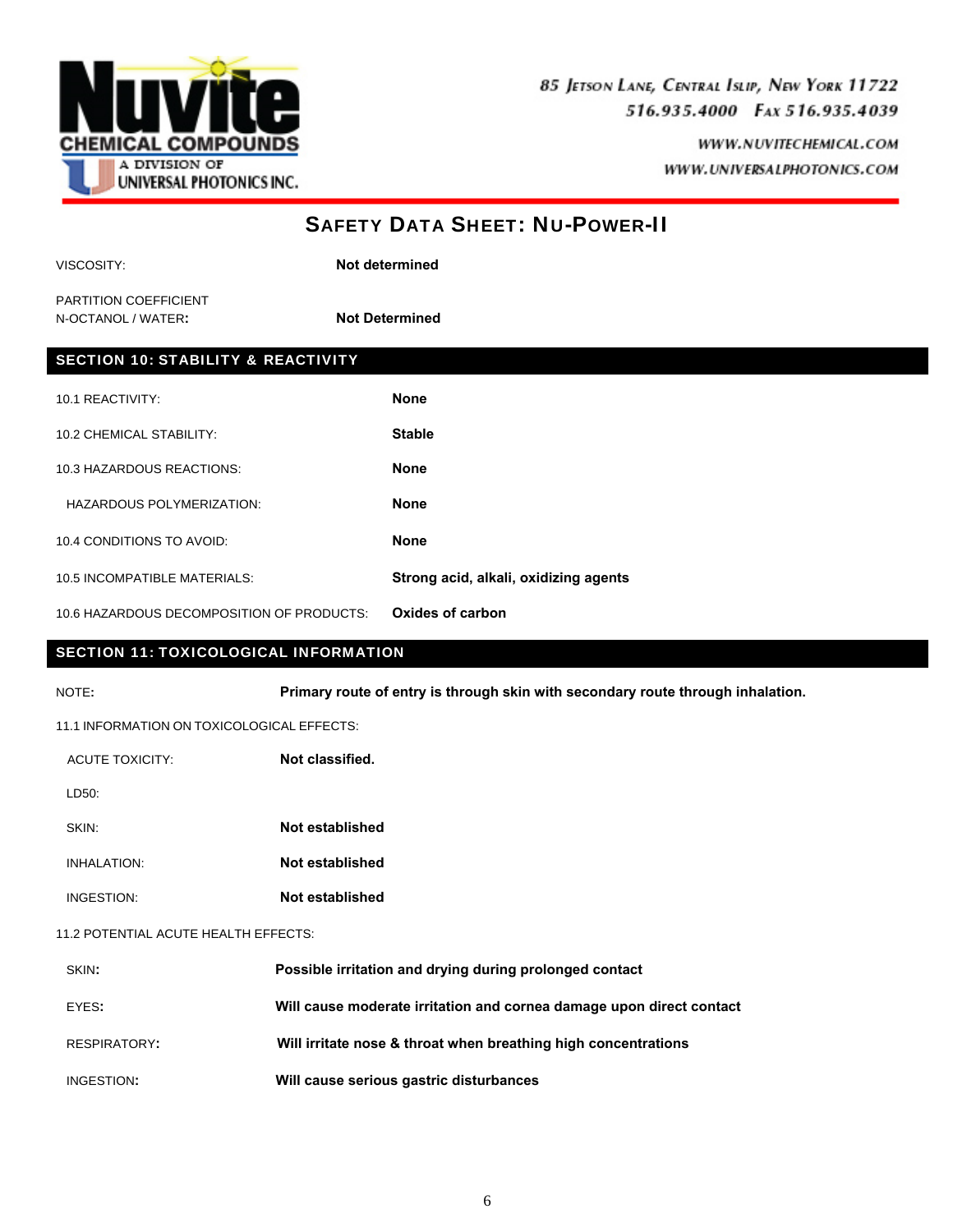

## SAFETY DATA SHEET: NU-POWER-II

SYMPTOMS AFTER CONTACT:

| SKIN:                                     | Irritation, dryness, redness                                                   |
|-------------------------------------------|--------------------------------------------------------------------------------|
| EYES:                                     | Pain, watering, burning, redness, moderate irritation                          |
| <b>RESPIRATORY:</b><br>INGESTION:         | Irritation, asthmatic systems, dizziness<br>Stomach pain, gastric disturbances |
| 11.3 CHRONIC HEALTH EFFECTS:              | No known significant effects or critical hazards                               |
| 11.4 CARCINOGENICITY:                     |                                                                                |
| NTP:                                      | <b>None</b>                                                                    |
| IARC:                                     | <b>None</b>                                                                    |
| OSHA:                                     | <b>None</b>                                                                    |
| <b>SECTION 12: ECOLOGICAL INFORMATION</b> |                                                                                |
| 12.1 TOXICITY:                            | Not known.                                                                     |
| 12.2 PERSISTENCE & DEGRADABILITY:         | Not considered to be a waste or environmental hazard. Biodegradable.           |
| 12.3 BIOACCUMULATIVE POTENTIAL:           | Not known                                                                      |
| 12.4 MOBILITY IN SOIL:                    | Not known                                                                      |

12.5 OTHER ADVERSE EFFECTS: **No known significant effects or critical hazards**

### SECTION 13: DISPOSAL INFORMATION

13.1 WASTE TREATMENT METHODS: **For small spills, contain all residues with inert absorbent material and dispose in chemical recycle container. For large spills, stop leak if safe to do so. Approach release from upwind. Dyke or dam area and vacuum all wet areas for recycle by a licensed waste disposal contractor. Avoid contact with soil, waterways, drains, and sewers unless such drains & sewers are fully compliant with the requirements of all authorities for disposal. Consult all Federal, State, & Local Regulatory authorities for proper disposal.**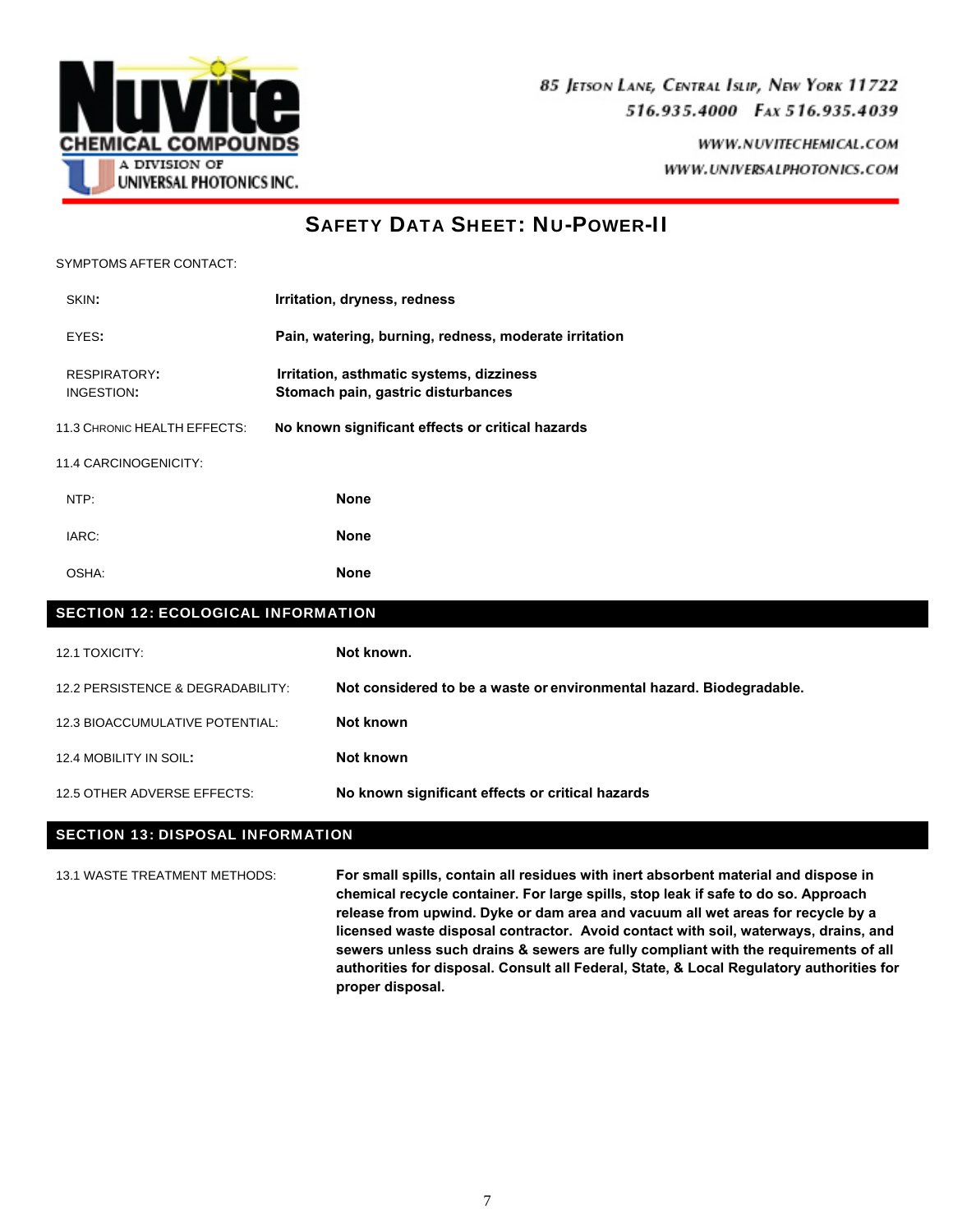

## SAFETY DATA SHEET: NU-POWER-II

## SECTION 14: TRANSPORTATION INFORMATION

| <b>REGULATORY</b><br><b>INFORMATION</b> | <b>UN NUMBER</b> | <b>PROPER</b><br><b>SHIPPING NAME</b> | <b>CLASSES</b> | <b>PACKING</b><br><b>GROUP</b> | LABEL       | <b>ADDITIONAL</b><br><b>INFORMATION</b> |
|-----------------------------------------|------------------|---------------------------------------|----------------|--------------------------------|-------------|-----------------------------------------|
| <b>DOT</b><br><b>CLASSIFICATION</b>     | NOT APPLICABLE   | NOT APPLICABLE                        | NOT APPLICABLE | NOT APPLICABLE                 | <b>NONE</b> | <b>NONE</b>                             |
| <b>TDG</b><br><b>CLASSIFICATION</b>     | NOT APPLICABLE   | NOT APPLICABLE                        | NOT APPLICABLE | NOT APPLICABLE                 | <b>NONE</b> | <b>NONE</b>                             |
| <b>ADR/RID CLASS</b>                    | NOT APPLICABLE   | NOT APPLICABLE                        | NOT APPLICABLE | NOT APPLICABLE                 | <b>NONE</b> | <b>NONE</b>                             |
| <b>IMDG CALSS</b>                       | NOT APPLICABLE   | NOT APPLICABLE                        | NOT APPLICABLE | NOT APPLICABLE                 | <b>NONE</b> | <b>NONE</b>                             |
| <b>IATA-DGR</b>                         | NOT APPLICABLE   | NOT APPLICABLE                        | NOT APPLICABLE | NOT APPLICABLE                 | <b>NONE</b> | <b>NONE</b>                             |

## SECTION 15: REGULATORY INFORMATION

15.1 U.S. FEDERAL REGULATIONS:

| OSHA HAZARD COMMUNICATION STANDARD:  | Non-regulated                                                                                       |
|--------------------------------------|-----------------------------------------------------------------------------------------------------|
| <b>TSCA</b>                          | All ingredients are listed in the TSCA inventory                                                    |
| SARA (302/304):                      | Non-regulated                                                                                       |
| SARA (311/312):                      | Non-regulated                                                                                       |
| SARA TITLE III:                      | This product does not contain any chemical subject to the reporting<br>requirements of Section 313. |
| OTHER REGULATORY STANDARDS:          | Not regulated per 29 CFR 1900.1000 - 1500, 40 CFR PART 261.3, 302.4, 355,<br>370, 372               |
| <b>15.2 STATE REGULATIONS:</b>       | Non-regulated                                                                                       |
| 15.3 INTERNATIONAL REGULATIONS:      | Non-regulated per EINECS / ELINCS / DSL / NDSL / IECSC / ENS / ECL / PICCS                          |
| <b>SECTION 16: OTHER INFORMATION</b> |                                                                                                     |

| <b>HMIS RATING:</b> |                                        | Health 2, Flammability 2, Reactivity 0, Personal Protection B. |
|---------------------|----------------------------------------|----------------------------------------------------------------|
| <b>NFPA RATING:</b> | Health 2, Flammability 2, Reactivity 0 |                                                                |